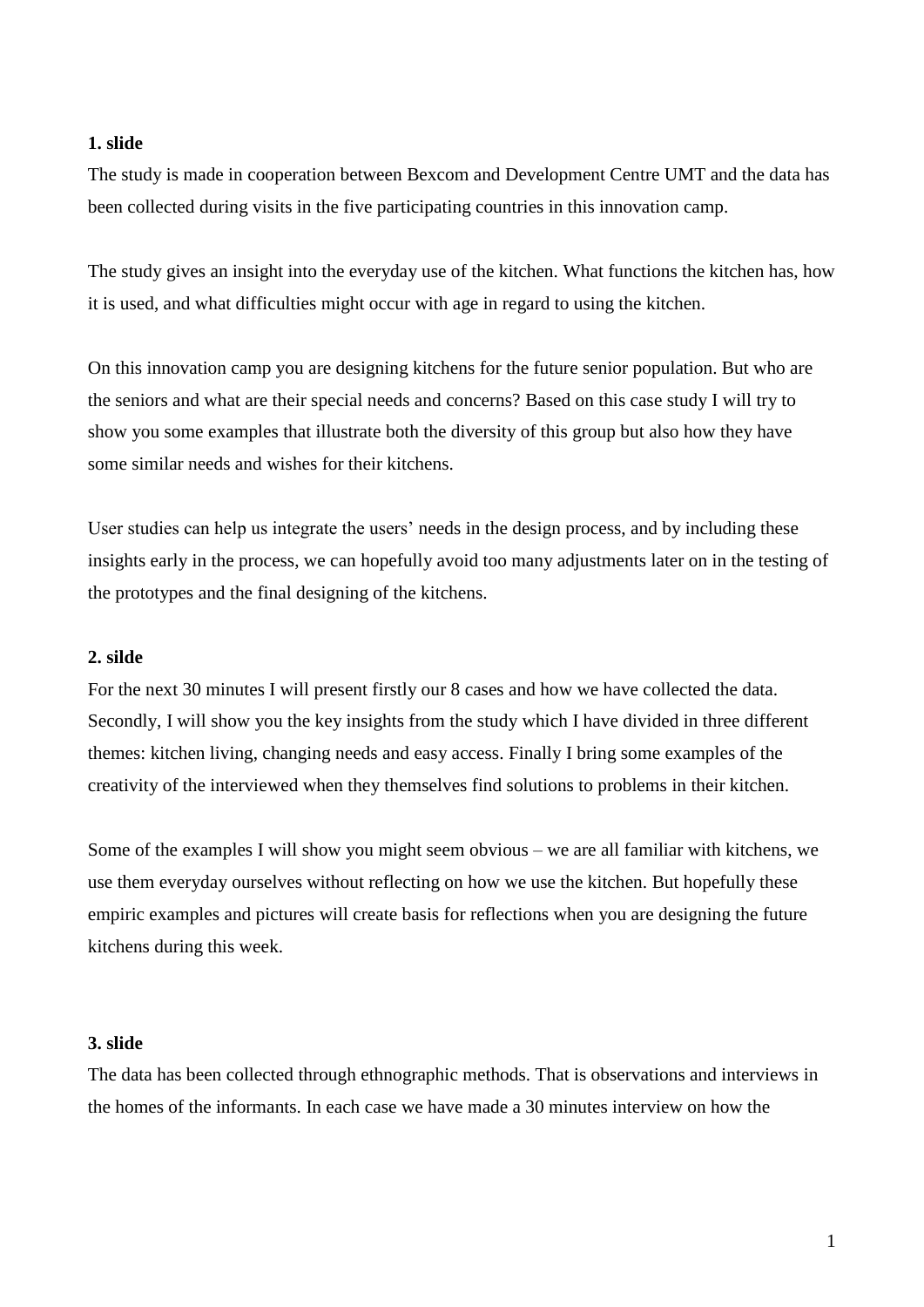interviewed use their kitchen and how the kitchen could be redesigned in order to meet the needs of the interviewed.

Afterwards, we have made observations of the use of the kitchen: how do they prepare a meal, do the dishes and get rid of trash. Through these observations it became obvious that the difficulties seniors have have not always been taken into account in the design of the kitchens.

# **4. slide**

We have visited 8 homes and interviewed 8 men and women in the age of 71-94 + made a group interview in a modern care centre.

Many of the interviewed were living alone, and all had their own kitchen.

A case study this size can off course only point at some tendencies and it's too little a study to make a comparison of specific cultural differences. But the study can give us some indications of what we need to take into consideration when designing for seniors.

# **5. slide**

I have divided the findings into three themes. I call the first theme 'kitchen living'. It refers to the kitchen as not only a work station for cooking but also as a room where you're eating, doing crosswords, listing to the radio and living in general.

Of all the homes we visited only one didn't have a dining table in the kitchen. Some had only a small table as you see here in one of the pictures, but many of the interviewed had actually a quite big dining table in the kitchen. While some were eating all meals in the kitchen others had a dining room too where they sometimes had dinner – especially when they had visitors.

Kitchens are no longer only a place for cooking but also a room for living and the kitchen is often part of or partly integrated in the dining or living room.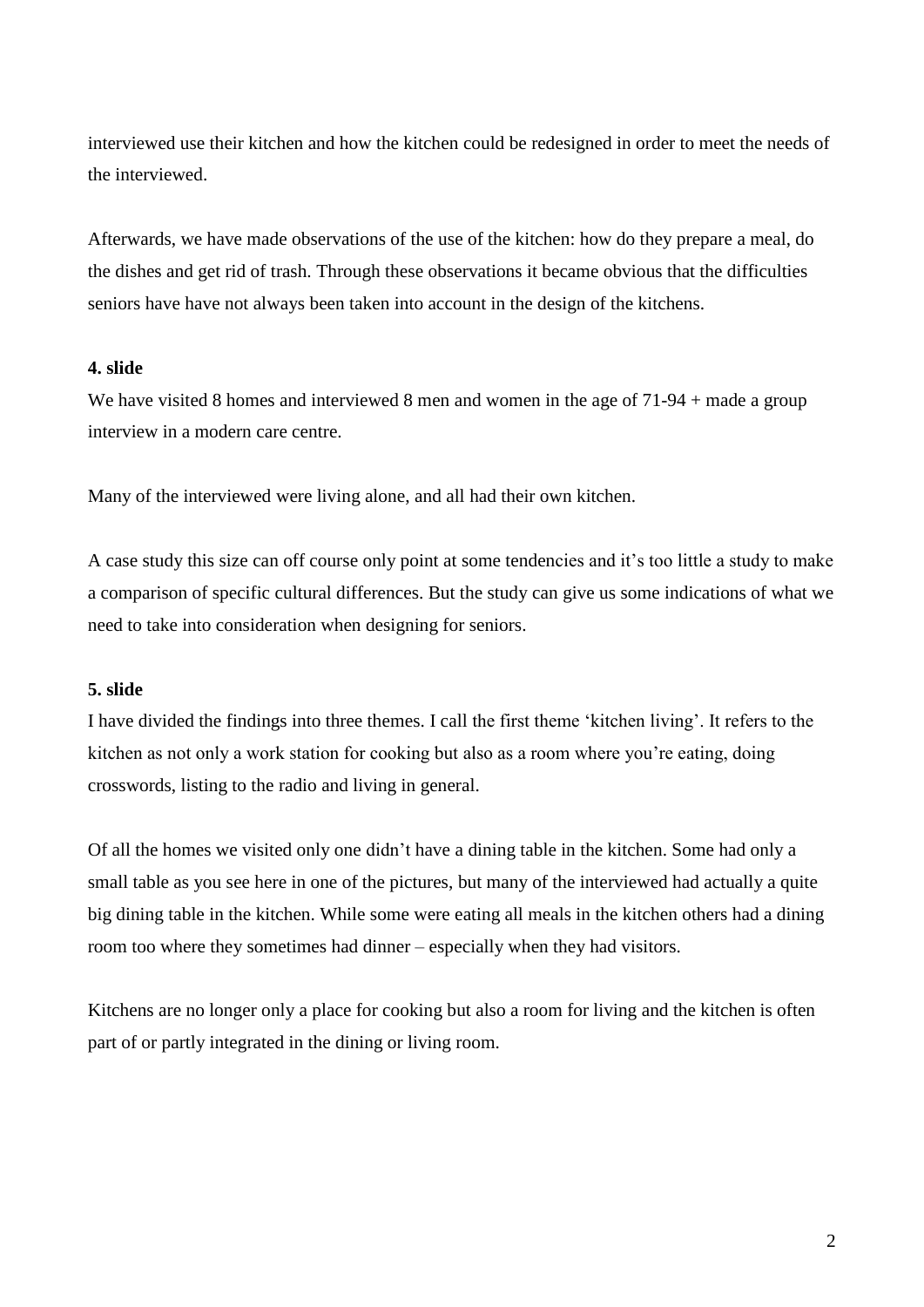Another part of 'kitchen living' is naturally aesthetics. Whenever we asked the seniors about aesthetics they hesitated and said something about how they liked a light kitchen and nothing more.

But taking a look around in their kitchens could tell us something about how displaying of beautiful and personal things was important in the kitchen.

On these pictures you can see how the delicate china is placed in cupboards with glass doors and how pots with spices are visible in the open shelves.

These observations are crucial for at least two reasons:

- 1) Firstly, many of the seniors had a display cabinet for their delicate china while the daily cups where in closed cupboards. The kitchen contains a whole life of inherited china and silverware that is collected over time. It is a part of a family history and it is something you use when you have guests. How all this porcelain and silverware should be stored probably needs to be taken into consideration when designing the kitchens.
- 2) Secondly, eating is obviously not only about putting food in your mouth but eating is also normally a social activity. Many of the seniors live alone and maybe appreciate being surrounded by pretty things to make the dinner a nice experience. Many seniors are eating very little and I think it's an important finding that the kitchen needs to be a room where you feel at home and where you enjoy your dinner.

# **7. slide**

– spices

# **8. slide**

Yet another part of 'kitchen living' is the use of media in the kitchen. We saw radios in many kitchens and some had the radio on all day long. A couple of the informants also told us how they used their computer in the kitchen – sometimes in search for recipes but also just for general use of the computer. And of course we will see even more computers and ipads in the kitchens in the near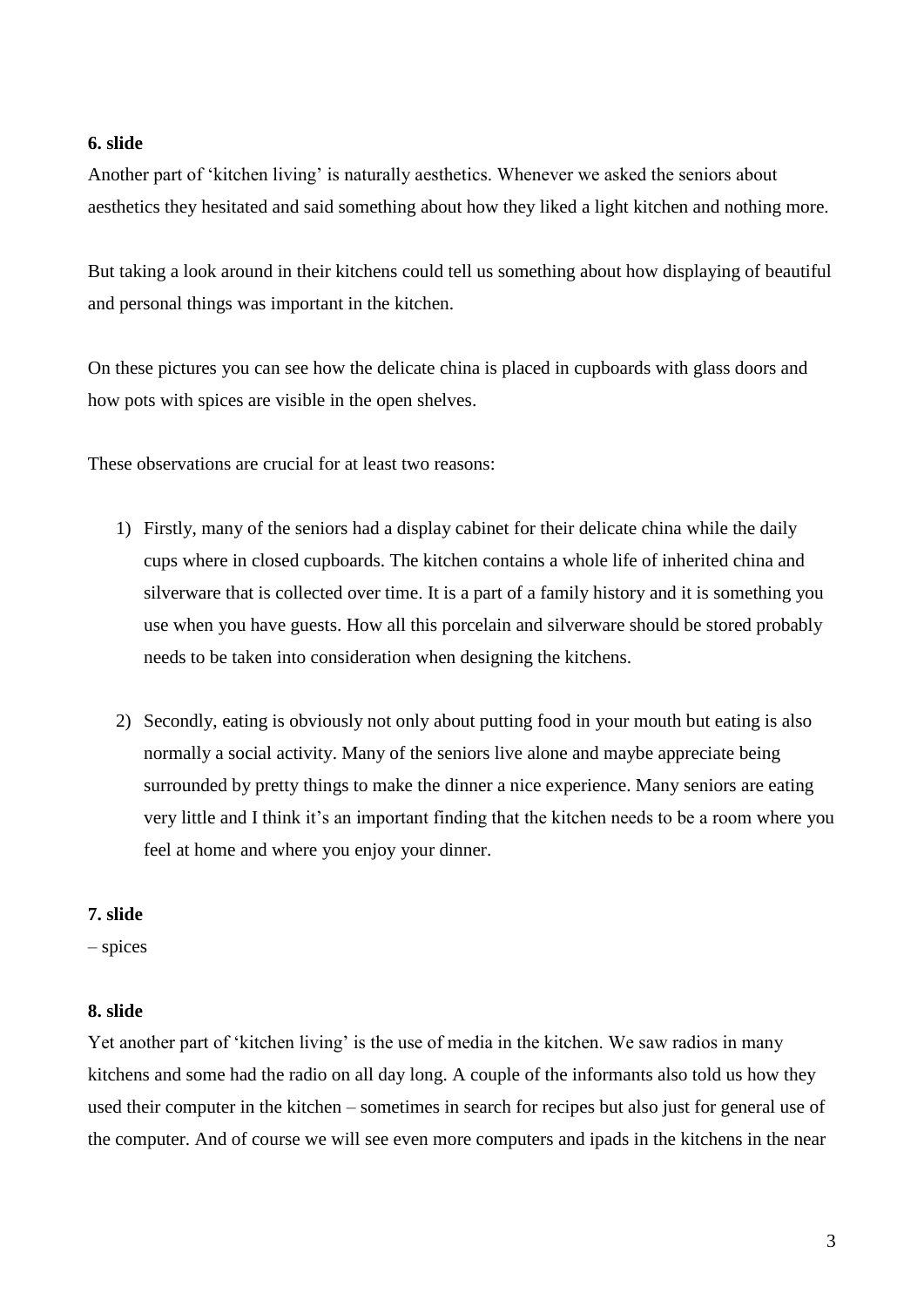future. We use the computer when we listen to music, we find new recipes on the net, and we chat with friends and relatives on the computer while we're in the kitchen. So how do we integrate this technology in the kitchen or make room for technology to be used in the kitchen?

### **9. slide**

The second theme is about changing needs, and how seniors have quite different needs according to their age and functional ability. All the interviewed were cooking meals themselves, and all were expecting to continue cooking many years ahead. However, there was a big difference in how they were cooking – if they used semi-manufactured food or not – and this of course influenced how long time they spend on the cooking.

We met for example this couple in Lativa: Valda and Roland who are 72 and 80 years old. Valda cooks meals three times a day - using normally 40 minutes on dinner – and she loves to cook delicious meals , to bake and make cookies and to spend time in the kitchen. Her husband never cooks, so she's the only one using the kitchen. On the left picture we see her making pancakes.

In Finland we met Assi, who is 94 years old. She lives in a flat that is a part of a care centre. She cooks three times a day as well: in the morning she makes oatmeal porridge as we see on this picture, but for lunch and dinner she's heating ready-cooked meals in the microwave. Assi used to make everything from the bottom herself but she doesn't have the energy to cook in the same manner any longer and her microwave is therefore very central in her kitchen.

As you see, Valda and Assi have very different needs and these examples show how important it is to bear in mind that needs change over time and with age and that the kitchen should be able to meet these changing needs.

## **10. slide**

Another thing that you should consider when designing for seniors is that they are quite different when it comes to disabilities. Most of the interviewed did not have any severe disabilities. Valda here for example is quite active actually. She has some problems with her right hand but overall she doesn't have any disabilities and no troubles with working in the kitchen.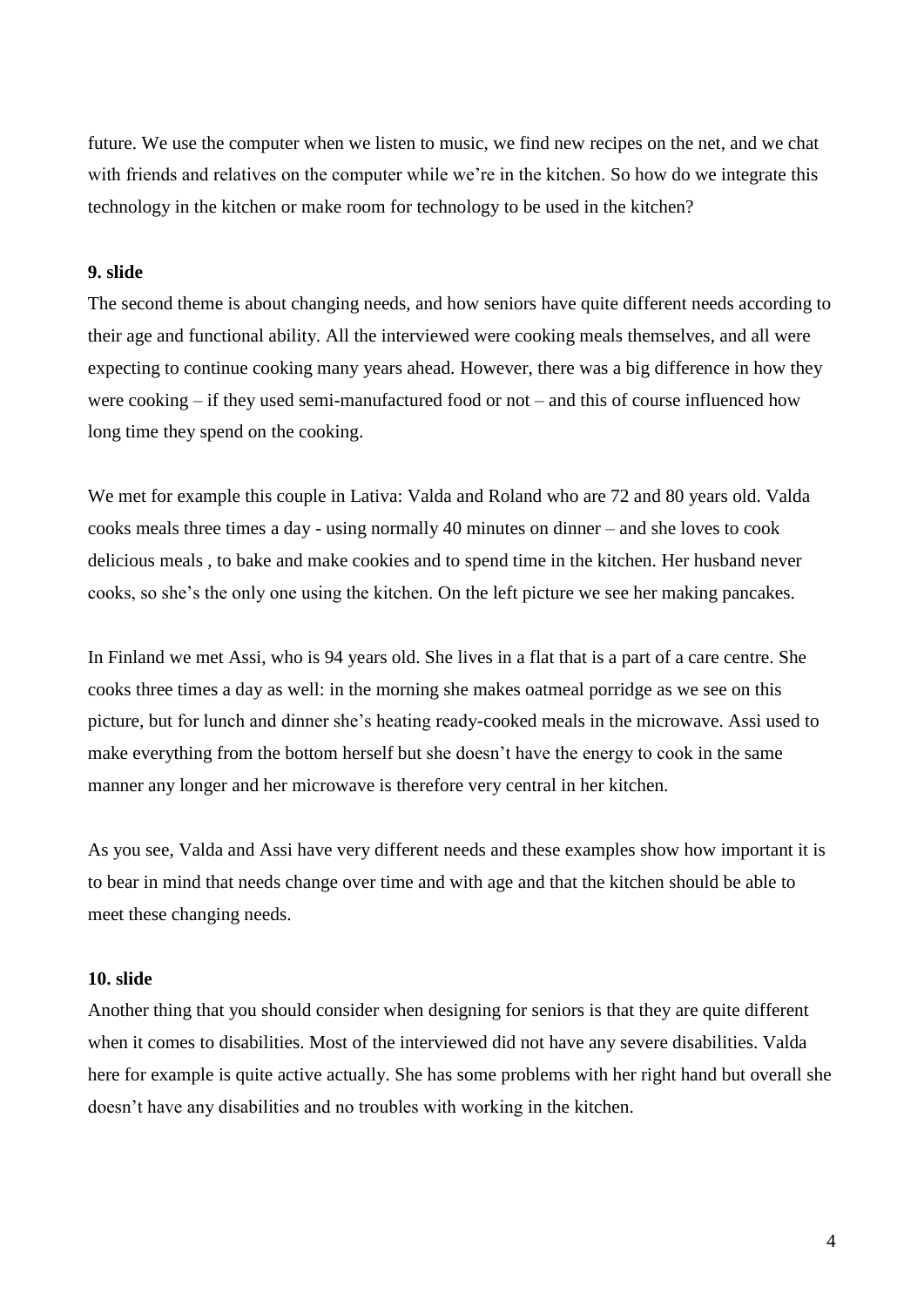Yet some of the interviewed did have some difficulties. Assi here uses a rollator when she walks around her apartment. She has troubles with her back and legs and need the rollator for support. But there is too little space in the kitchen for the rollator, so she leaves it in the doorway.

John uses a wheelchair. We met John in Sweden. He is 88 years old and uses the wheelchair because he has a weak heart and water in his lungs. John has great trouble with getting around in his kitchen in the wheelchair, so he has invented some practical ways to come around. I will get back to how Assi and John, despite of the bad conditions in their kitchens, manage to use their kitchens anyways.

Again, the point here is that the seniors have quite different needs dependent on their physical capability. While some are active others need different devises to get around. However, common for all of them is that they have problems with reaching things above the head and below the knees due to back problems and muscle stiffness.

# **11. slide**

Because without any exception the problem with reaching things in the top cupboards was mentioned by the interviewed. Reaching things above the head was difficult for many and when it came to reaching things on the top shelves it was almost impossible for most. Many were therefore storing things in the top cupboards that they rarely used.

Assi cannot reach the glasses in the top cupboard. Not only is the cupboard too high but the kitchen table is also too deep which makes it even more difficult to get to the higher shelves. For seniors in wheelchairs reaching things in the top cupboards are simply not possible.

Some of the interviewed used a step ladder or a small stool to be able to reach things in the top cupboards but they were not sure that they would continue to be able to climb up the stool in a couple of years. So making sure that everything is easy to access is actually also about preventing fall accidents from ladders and stools.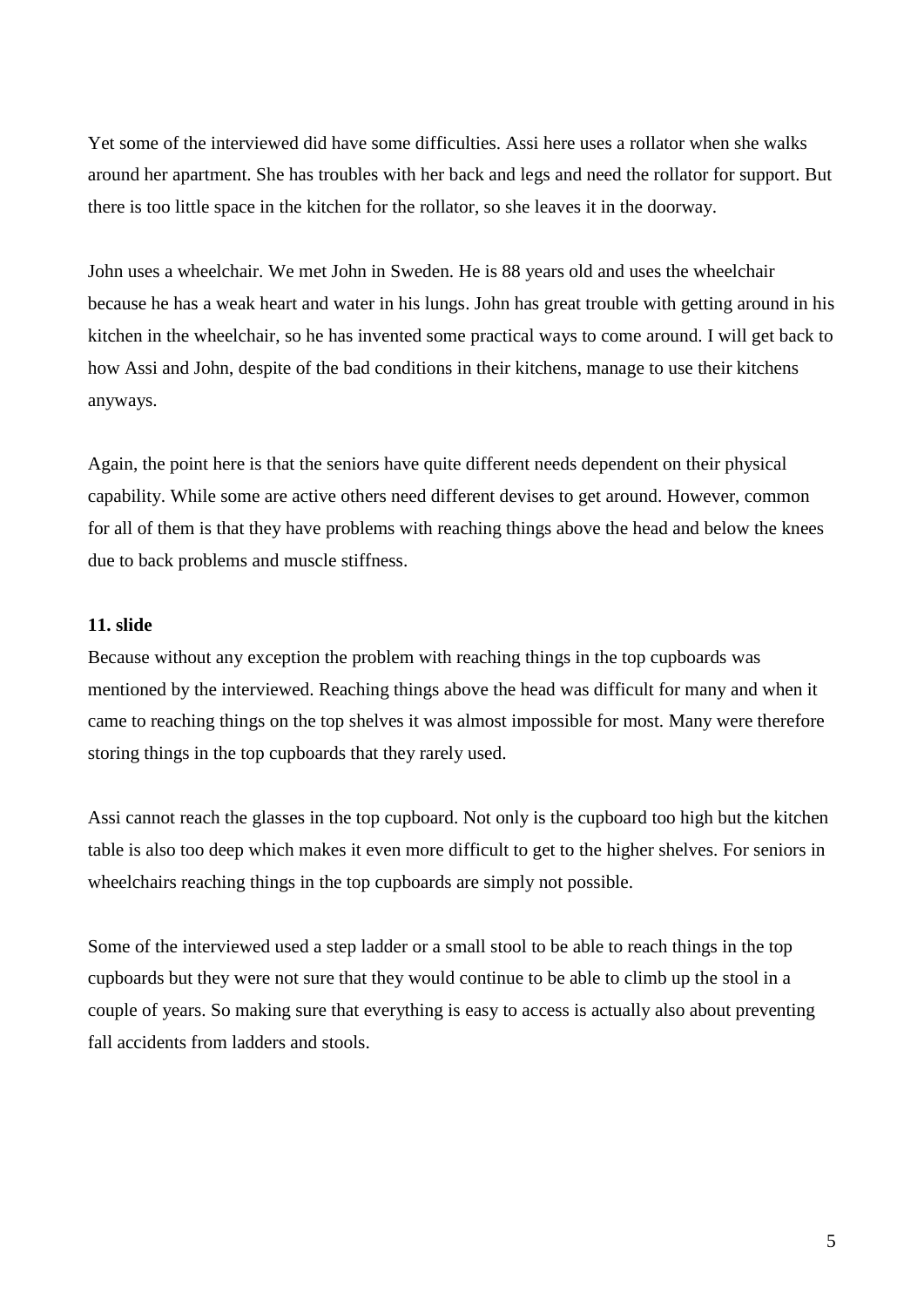While researching for this project, I found an interesting study from an occupational therapist, Tina Helle, who has studied accessibility in senior homes. She states, among other things, that standards for kitchens for seniors need to be revised in order to meet the seniors' needs. The cupboards and the kitchen table may not be too deep and the top cupboards not too high.

These were exactly the same observations we did. So clearly, there's a paradox in the need for storage room and how the space in the kitchen can not be fully used.

### **13. slide**

Not only the placement of the cupboards but also the placement of white goods is central. Especially the placement of the oven is important. On the left you see how the oven is placed too high while the woman on the right picture explains how the oven is placed too low. Both women explained that because the things you have in the oven is always heavy and very hot, it is essential that the oven is placed so you don't feel afraid of not being able to hold the warm dishes or baking plates from the oven.

According to the two women here, the oven should be placed between hip and chest level – as if it was placed on top of the kitchen table. So if this is not already a standard, you should consider where to place the oven also in order to prevent accidents.

### **14. slide**

The storage of heavy pots and pans is also an issue I think should be reconsidered. From the observations we saw many different forms of keeping the pots and pans as you see on the pictures. One had them hanging on the wall and was very satisfied with them being accessible right next to the stove. One had the pans in the oven because of lack of space – which was not optimally. And one had the pots and pans in this corner cupboard. She was not very happy with this arrangement because she had to sit down to reach the pots and pans and because she found it difficult to see what she had and where everything was on the drawers.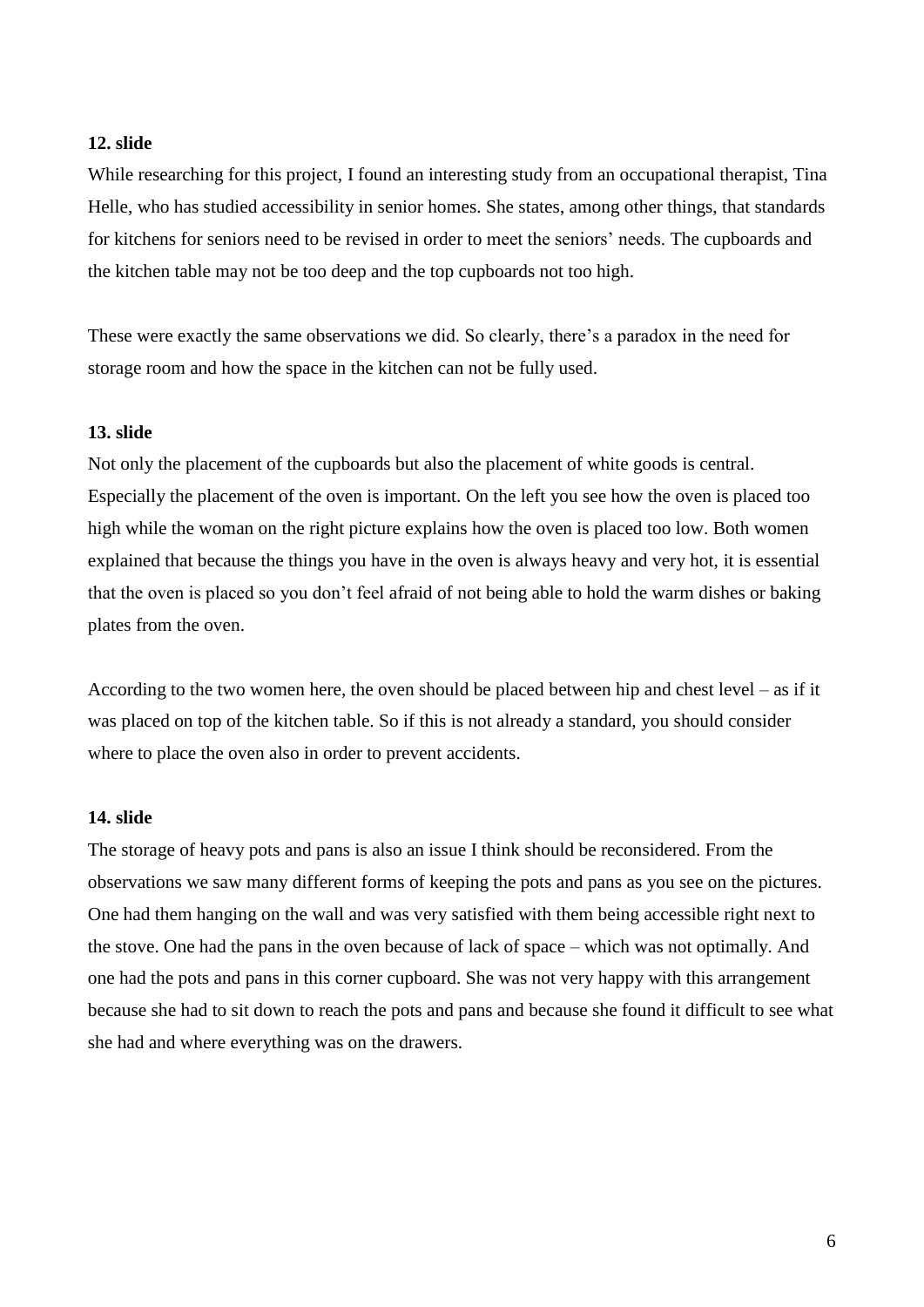Drawers…

#### **16. slide**

…However, another thing that is standard but actually not appropriate is handle free doors as you see here on the newly designed kitchen to the left. Valda is happy with her kitchen, but maybe in a couple of years she'd wish the doors were easier to grab. Many seniors have problems with fine motor control and rheumatism in their fingers and hands, so being able to easily grab and open the cupboards and drawers is essential.

The bottom photo to the right is from John's kitchen. He always has the drawer open or else he will not be able to open it with this little key as the handle. So even though it might look good with no or small handles it might not be the right solution for kitchens for seniors.

# **17. slide**

After showing you all these pictures of problematic things in the kitchen, I will show you how the interviewed themselves found solutions to make the everyday in the kitchen work. Hopefully, the creativity of the seniors can function as inspiration in your designing process. Some of the solutions are very simple and only a small helping hand in the kitchen while others are necessary in order to use and get around in the kitchen.

The first example here is from John's kitchen. John sits in his wheel chair and drag himself round the kitchen using these ropes he has tied around the drawers. There is not room enough for him to turn the wheelchair around so this is the easiest way for him to get around.

## **18. slide**

John also kept the things he used the most in a way so it was always easy to access. He kept for example his forks and knifes in this small carton box at the kitchen table… so again: think accessibility…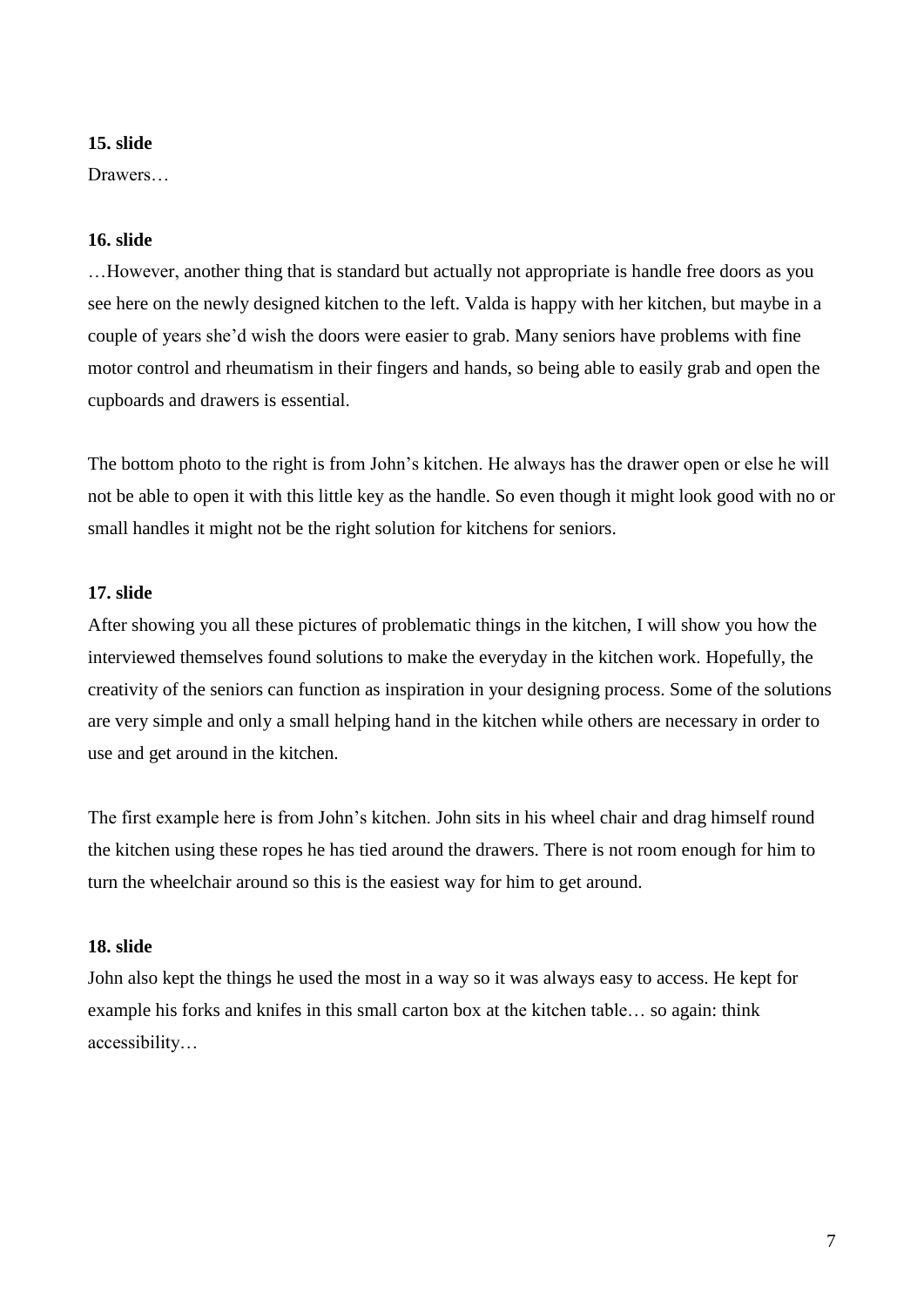The next example from Assis kitchen is not developed by Assi herself. But it's a quite good solution with this bar, when Assi needs to let go of her rollator in the kitchen. While working in the kitchen Assi was leaning on the bar and used it for support. This is an excellent supplement to the rollator and definitely something to be inspired by.

# **20. slide**

Ehs here has some small but fine inventions in her kitchen. We met Ehs, who is 75 years old, in Denmark. She was married to an architect who designed and constructed these inventions. To the left Ehs keeps her cutting boards on the wall by means of these slideways on the wall. And to the right you see how dishcloths and cookbooks have their own rack. Many had their dishcloths hanging the most strange places…

## **21. slide**

I'm finishing this presentation with some general observations. I'll start with these dish drainers or racks which we saw in almost every kitchen beside the Danish kitchen and which are used for putting the plates to dry after doing the dishes. While we in Denmark often see these racks on the kitchen table having a cupboard for the racks is normal in many European countries. So this observation is maybe primarily for the Danish students.

### **22. slide**

And the microwaves… All but one home we visited had a microwave. Mostly they where just placed at the kitchen table and were therefore taking up unnecessary room. However, in today's kitchens the microwaves are often included in the design – but then my message will be again: be aware where you're placing the oven, because as with the regular oven: don't place it too high.

#### **23. slide**

I bring the last pictures here to illustrate that the kitchen often also function as a utility room where things for cleaning is stored – especially in the small flats – so think about how to make room for this.